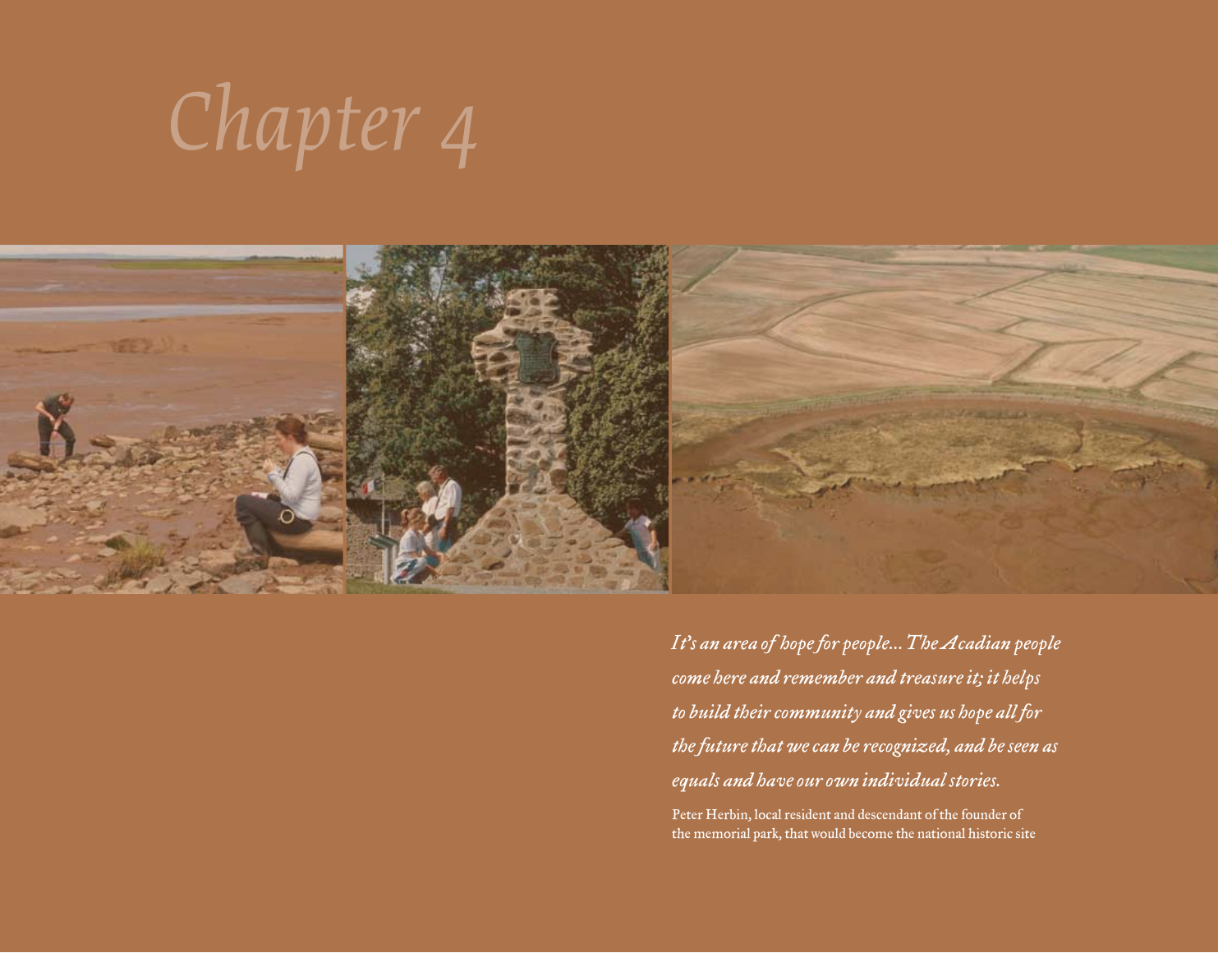# 4.0 State of Conservation and Factors Affecting the Property

## 4.a. **Present state of conservation**

Six different authorities are responsible for different elements of the nominated property. Information on the present state of conservation of the nominated property is therefore derived from these

sources and their monitoring programs. The authorities and their responsibilities are listed in Table 4–1, below.

| Authority                                                                      | Level of government | <i>lurisdiction</i>                                                                                                                                                                                                                               |
|--------------------------------------------------------------------------------|---------------------|---------------------------------------------------------------------------------------------------------------------------------------------------------------------------------------------------------------------------------------------------|
| Parks Canada Agency                                                            | Federal             | Only on Parks Canada administered land (Grand-Pré National Historic Site<br>of Canada, Horton Landing, cairn commemorating the Attack at Grand Pré):<br>archaeological sites, field patterns, commemorative buildings, structures, and<br>gardens |
| Nova Scotia Department of Agriculture                                          | Provincial          | Dykes, aboiteaux, dykeland, farmland, drainage (cost-shared with the Grand Pré<br>Marsh Body)                                                                                                                                                     |
| Nova Scotia Department of Tourism, Culture and<br>Heritage - Heritage Division | Provincial          | Archaeological sites (outside Parks Canada land)                                                                                                                                                                                                  |
| Nova Scotia Department of Transportation and<br>Infrastructure Renewal         | Provincial          | Public road network                                                                                                                                                                                                                               |
| Municipality of the County of Kings                                            | Municipal           | Farmland, settlement pattern                                                                                                                                                                                                                      |
| Grand Pré Marsh Body                                                           | Local               | Roads, drainage (cost-shared with the Department of Agriculture)                                                                                                                                                                                  |

Table 4–1 Grand Pré authorities and responsibilities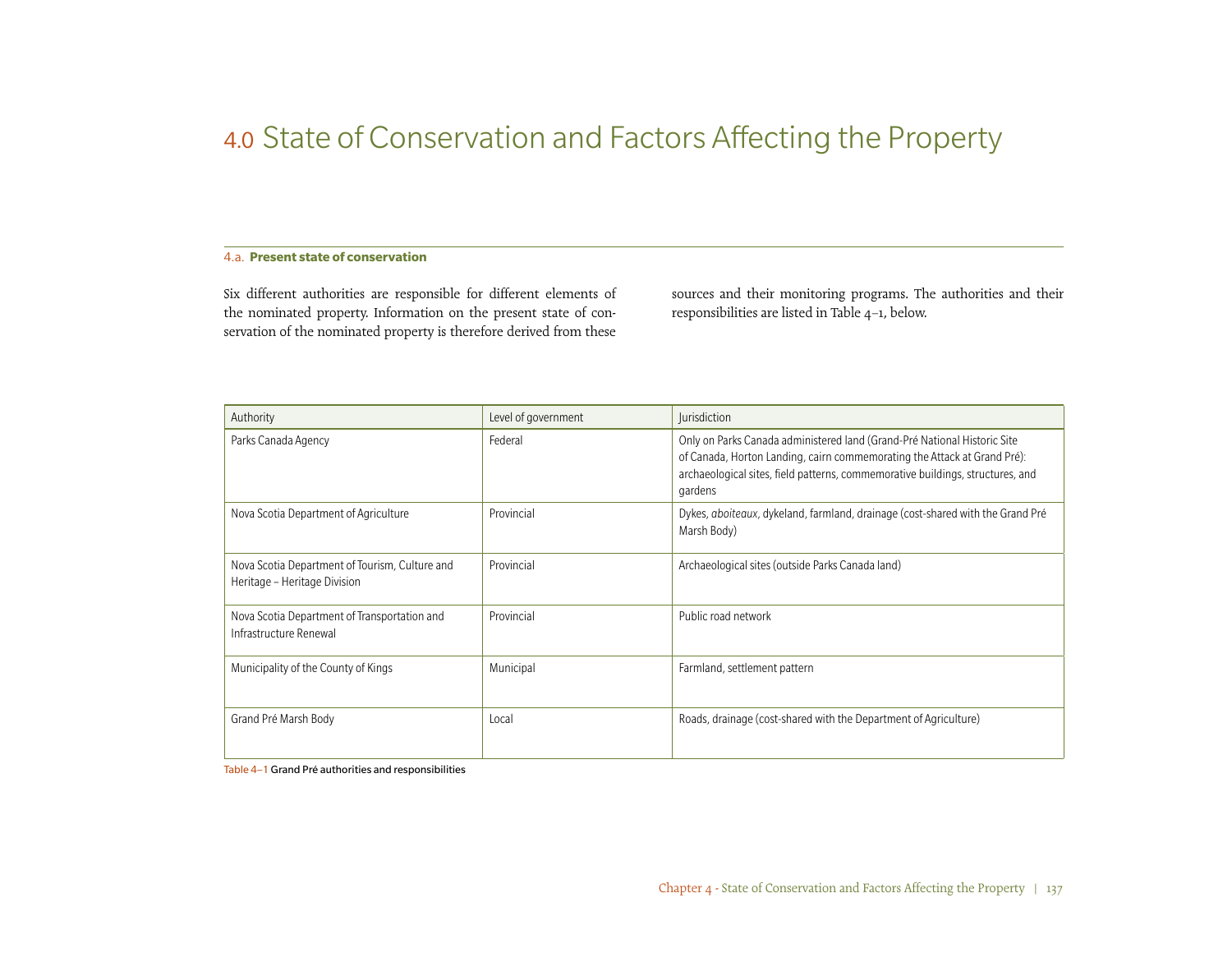Professionals within each agency or department performed the condition assessments. For ease of reporting, the regulatory authorities developed a single rating scale (good–fair–poor) to assess the condition of the various attributes. Table 4–2, Rating for condition assessments, defines these terms.

| Rating | Definition                                               |
|--------|----------------------------------------------------------|
| Good   | Near ideal condition.                                    |
|        | No risk of accelerated deterioration                     |
|        | Any issues can be rectified through routine maintenance. |
| Fair   | Normal condition                                         |
|        | Little or no risk of accelerated deterioration           |
|        | Any issues can be rectified through routine maintenance. |
| Poor   | Below normal condition.                                  |
|        | Evidence or risk of accelerated deterioration            |
|        | Issues cannot be rectified through routine maintenance.  |

Table 4-2 Rating for condition assessments

A multi-disciplinary team of professionals assesses the condition of cultural resources at Parks Canada within the context of a Commemorative Integrity Statement. This feeds into the State of the Site Report prepared every five years. The most recent report dates from 2009 (Appendix 6C). *The Cultural Resource Management Policy*, the *Standards and Guidelines for the Conservation of Historic Places in Canada* (Appendix 4G), and various specific policies guide the development of conservation measures.

The condition of dykes is assessed by the Aboiteau Superintendent for the Grand Pré dykelands. As a staff member of the provincial Department of Agriculture, the superintendent visually assesses the conditions of dykes at least twice a year. A similar exercise is carried out to assess the conditions of the *aboiteaux* and the drainage outlets. Members of the Grand Pré Marsh Body also contribute by providing informal reports to the Aboiteau Superintendent. At present, the conditions are recorded on paper and reported to the departmental engineers. A database is scheduled to be in place by 2011 for the digital recording of condition assessments. Conservation measures are applied following best practices in dyke, *aboiteaux*, and drainage maintenance.

The condition of archaeological sites under provincial jurisdiction is assessed when a new site is discovered or at the time of an impact assessment. Sites are otherwise presumed to be in good condition. The development of conservation measures is guided by the Nova Scotia *Special Places Protection Act* (Appendix 3K) as well as the *Standards and Guidelines for the Conservation of Historic Places in Canada* (Appendix 4G).

Roads under provincial jurisdiction are assessed by the Department of Transportation and Infrastructure Renewal for their ability to accommodate a normal volume of traffic.

The availability and condition of agricultural land are assessed by the planners of the Municipality of the County of Kings as well as by the Department of Agriculture.

The Grand Pré Marsh Body can provide additional information on the condition of roads and drainage, and on agricultural use.

Table 4–3, outlines the present state of conservation of the attributes of the nominated property.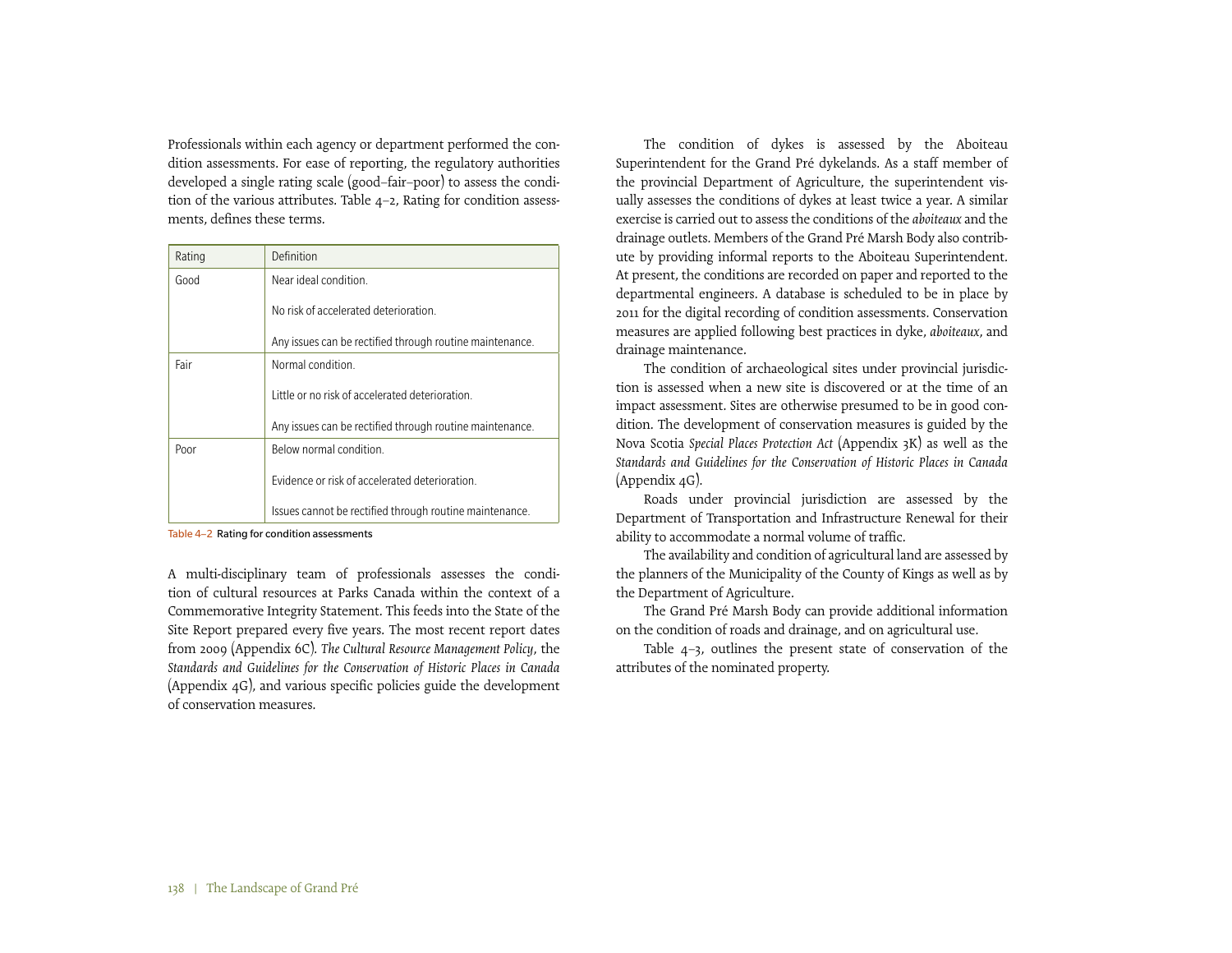| Attribute                                                                  | Condition   | Authority carrying out<br>the monitoring                      | Source                                                                         | Date of the<br>most recent<br>assessment | Assessment                                                                                                                                                                                                                                                                                                                                                                                          |
|----------------------------------------------------------------------------|-------------|---------------------------------------------------------------|--------------------------------------------------------------------------------|------------------------------------------|-----------------------------------------------------------------------------------------------------------------------------------------------------------------------------------------------------------------------------------------------------------------------------------------------------------------------------------------------------------------------------------------------------|
| Archaeological sites<br>(on Parks Canada<br>administered land)             | Fair        | Parks Canada Agency                                           | 2009 Grand-Pré<br>National Historic<br>Site State of the Site<br>Report        | 2008                                     | Performed as part of the Commemorative Integrity Evaluation and<br>included in the Grand-Pré National Historic Site of Canada State<br>of the Site Report for 2009. The "fair" assessment was because of<br>vegetation-management issues that have since been corrected.<br>Conservation measures include impact assessment, site avoidance,<br>site capping, vegetation maintenance, and research. |
| Archaeological sites (on<br>provincial Crown land<br>and private property) | Fair        | Department of Tourism,<br>Culture and Heritage                | Department of<br>Tourism, Culture<br>and Heritage                              | 2010                                     | No specific monitoring. Condition assessed as fair based on<br>potential coastal erosion impacts. Conservation measures focus on<br>mitigating impacts, surveying the sites, and educating the public.                                                                                                                                                                                              |
| Memorial Church                                                            | Good        | Parks Canada Agency                                           | 2009 Grand-Pré<br><b>National Historic</b><br>Site State of the Site<br>Report | 2008                                     | Performed as part of the Commemorative Integrity Evaluation and<br>included in the Grand-Pré National Historic Site of Canada State<br>of the Site Report. Regular repointing and shingle replacements.<br>Structurally sound. Conservation measures focus on maintenance.                                                                                                                          |
| <b>Herbin Cross</b>                                                        | Good        | Parks Canada Agency                                           | 2009 Grand-Pré<br>National Historic<br>Site State of the Site<br>Report        | 2008                                     | Performed as part of the Commemorative Integrity Evaluation<br>and included in the Grand-Pré National Historic Site of Canada<br>State of the Site Report. Herbin Cross is in good condition. Regular<br>repointing is the main conservation measure.                                                                                                                                               |
| <b>Deportation Cross</b>                                                   | Good        | Parks Canada Agency                                           | 2009 Grand-Pré<br><b>National Historic</b><br>Site State of the Site<br>Report | 2008                                     | Performed as part of the Commemorative Integrity Evaluation and<br>included in the Grand-Pré National Historic Site of Canada State<br>of the Site Report. The Deportation Cross was stabilized during the<br>2005 relocation to Horton Landing. Conservation measures focus<br>on regular maintenance.                                                                                             |
| Acadian cemetery                                                           | Good        | Parks Canada Agency                                           | 2009 Grand-Pré<br>National Historic<br>Site State of the Site<br>Report        | 2008                                     | Performed as part of the Commemorative Integrity Evaluation and<br>included in the Grand-Pré National Historic Site of Canada State of<br>the Site Report. Burials are undisturbed and are not under pressure.<br>Conservation measures focus on avoidance.                                                                                                                                         |
| Roads (under provincial<br>jurisdiction)                                   | Good - Poor | Department of<br>Transportation and<br>Infrastructure Renewal | Department of<br>Transportation<br>and Infrastructure<br>Renewal               | 2010                                     | Expert assessment. Roads footprint is in good condition. Road<br>surfaces vary in condition. Conservation measures focus on<br>maintenance.                                                                                                                                                                                                                                                         |
| Roads (under Marsh<br>Body jurisdiction and<br>private ownership)          | Poor        | Grand Pré Marsh Body<br>(informally)                          | Grand Pré Marsh<br>Body (informally)                                           | 2010                                     | Expert assessment. Road footprint is in good condition. Surfaces are<br>in poor condition. Would require grading and ditch cleaning along<br>the roads.                                                                                                                                                                                                                                             |

Table 4–3 State of attributes in the nominated property (continued on next page)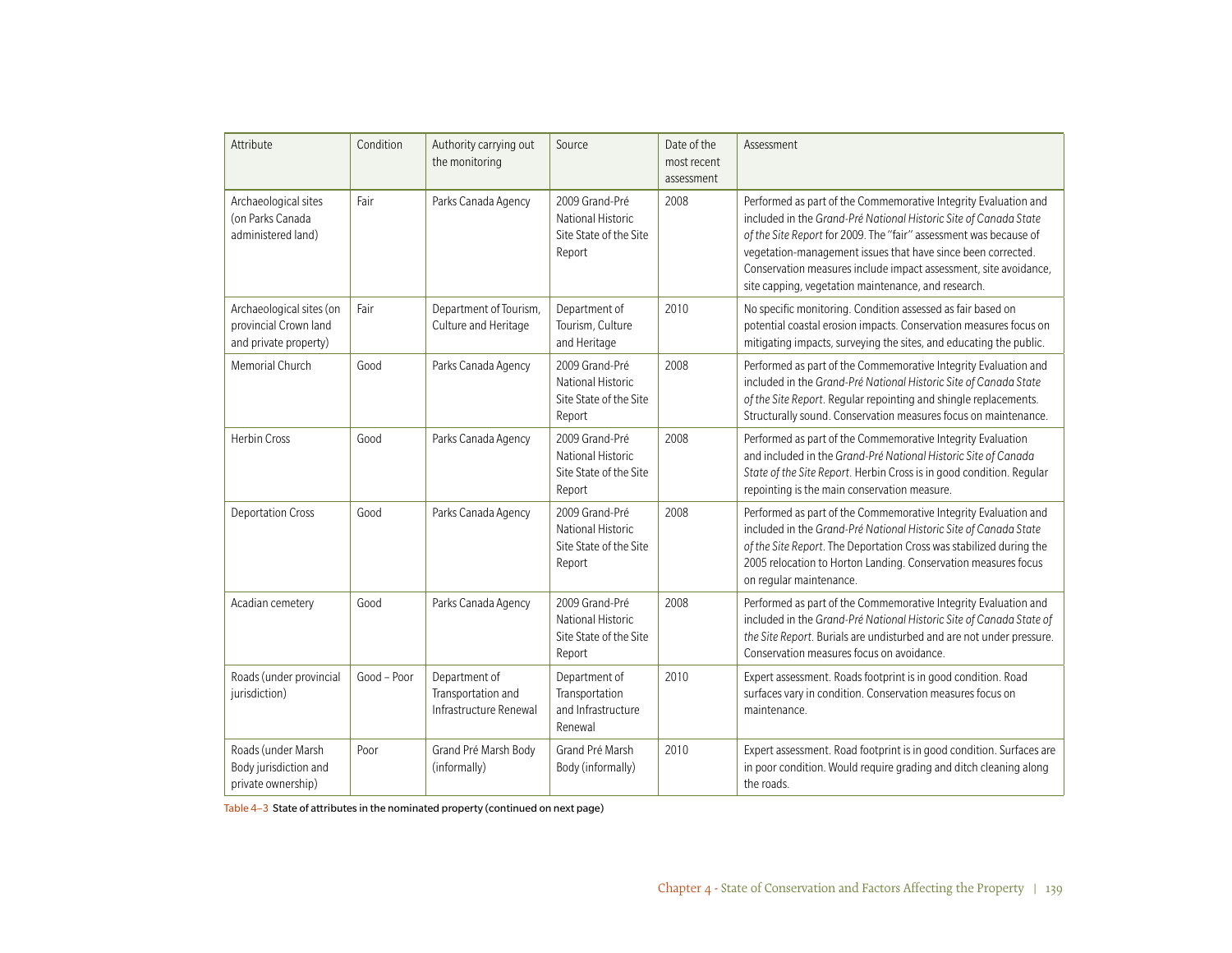| Attribute                           | Condition   | Authority carrying out<br>the monitoring                               | Source                                                                 | Date of the<br>most recent<br>assessment | Assessment                                                                                                                                                                                                                                                                                                                                                               |
|-------------------------------------|-------------|------------------------------------------------------------------------|------------------------------------------------------------------------|------------------------------------------|--------------------------------------------------------------------------------------------------------------------------------------------------------------------------------------------------------------------------------------------------------------------------------------------------------------------------------------------------------------------------|
| Drainage                            | Good        | Department of<br>Agriculture<br>Grand Pré Marsh Body                   | Department of<br>Agriculture<br>Grand Pré Marsh<br>Body                | 2010                                     | Minimum of biannual monitoring (spring and fall). Additional<br>monitoring during regular maintenance, after storms, and during<br>extremely high tides. Drainage outlets, aboiteaux, and creeks<br>maintained. Conservation measures focus on maintenance.                                                                                                              |
| Dykes                               | Good - Fair | Department of<br>Agriculture                                           | Department of<br>Agriculture                                           | 2010                                     | Minimum of biannual monitoring (spring and fall). Additional<br>monitoring during regular maintenance, after storms, when ice<br>jams are present, during wind events and during extremely high<br>tides. Varying degrees of impacts from erosion and health of<br>vegetation. Conservation measures include rock facing, regular<br>topping, and vegetation management. |
| Dykelands                           | Good        | Department of<br>Agriculture                                           | Department of<br>Agriculture                                           | 2010                                     | Expert assessment. Conservation measures focus on maintaining<br>the dykelands free from permanent structures.                                                                                                                                                                                                                                                           |
| Farmland (dykelands<br>and uplands) | Good        | Department of<br>Agriculture<br>Municipality of the<br>County of Kings | Department of<br>Agriculture<br>Municipality of the<br>County of Kings | 2010                                     | Expert assessment. Conservation measures focus on maintaining<br>zoning that encourages agricultural land use. Measures also include<br>dyke topping.                                                                                                                                                                                                                    |

Table 4–3 State of attributes in the nominated property (continued from previous page)

# *Summary of Present State of Conservation*

The overall present condition of the nominated property is deemed to be good. Various policies are in place to guide conservation (see Chapter 5), most referring to best practices to carry out conservation and maintenance work, such as on the dykes and roads. The coordinated management of the nominated property, through a common management and the governance structure, will enhance each agency's ability to deliver comprehensive conservation measures for all types of resources and ensure integrity of the nominated property.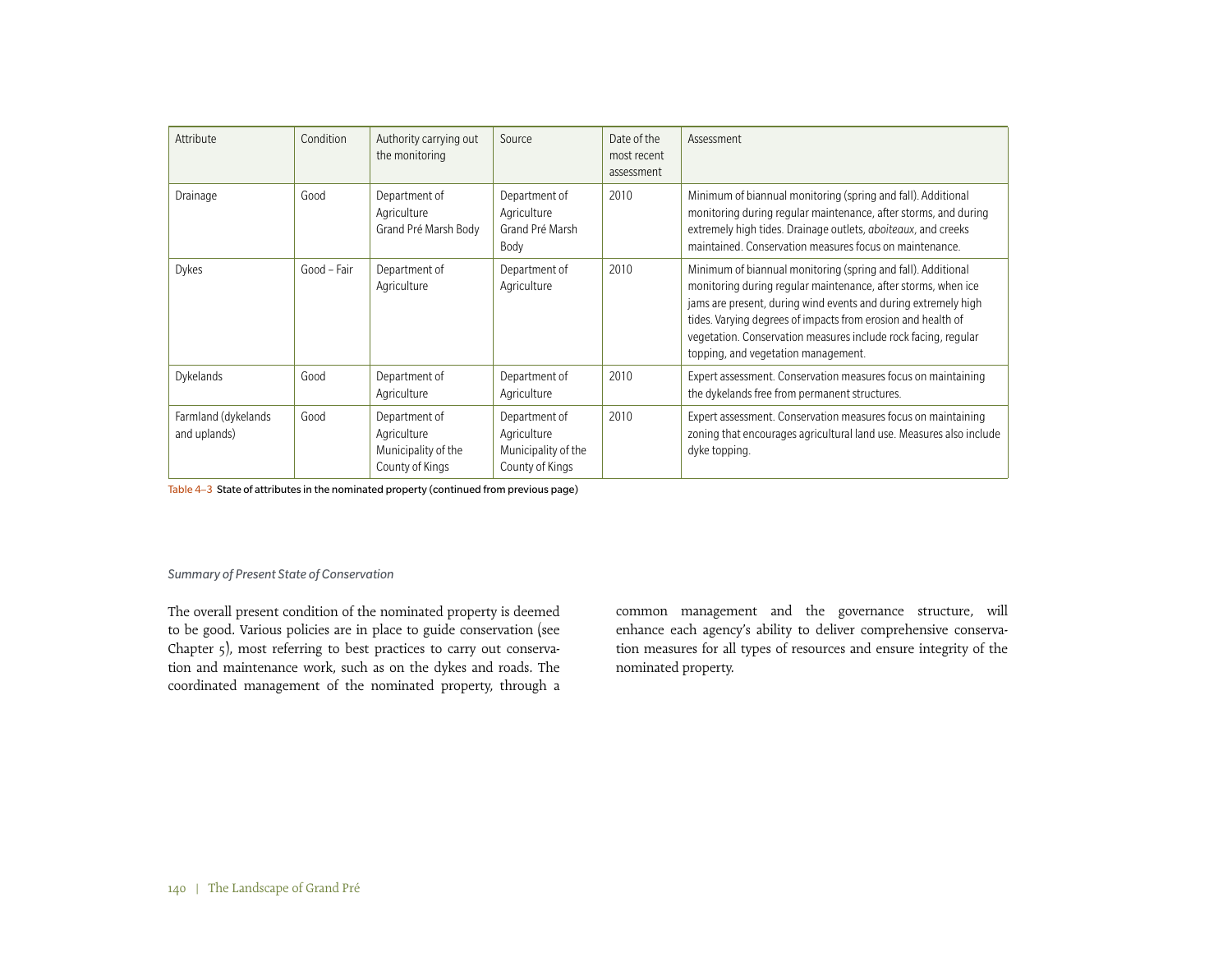#### 4.b. **Factors affecting the property**

The factors that can affect the nominated property's outstanding universal value are related to development pressures, environmental pressures, and visitor and tourism pressures.

#### 4.b.i. Development pressures

#### *Sustainability of Agriculture*

The nominated property is a living agricultural landscape, expressed by the enduring agricultural relationship of local communities with the dykeland, and the maintenance of the fertile farmland created from transformed wetlands. The maintenance of an agricultural economy is key to the conservation of the property. For the agricultural landscape of Grand Pré to be preserved and to survive, there must be farmers, and there must be continuing possibilities for agriculture to develop in step with the times. At the same time, agricultural development must proceed hand in hand with conservation of the unique natural and cultural values existing within the nominated property.



 $4-1$  Farmers use modern equipment to farm and maintain the dykelands.

Grand Pré and its surrounding communities are a vibrant agricultural community where modern agriculture is practised. However, like many agricultural communities, it is under pressure from changing demographics, loss of agricultural land to development, and economic realities (see Figure 4–1). Agricultural land in Grand Pré is valuable for its scenery and its importance to tourists and tourism-related businesses, such as farmers' markets and wineries. Agriculture also supports the local economy through food production, value-added processing and agri-tourism.

As a result of changes in the agricultural economy over the years, some farm buildings have been abandoned or are being reused. In general, though, farmers have adapted their buildings to their needs.

Local demographics indicate that most residents are between 40 and 60 years of age and that households are getting smaller. This information supports anecdotal information provided by local farmers about the future of their industry. They are concerned that younger generations are not interested in pursuing farming activities, which puts the agricultural economy's future at risk. Moreover, most new residents are individuals who retire in Grand Pré to enjoy the rural setting while being close to amenities provided by the Wolfville–Coldbrook Development Corridor or even Halifax. Few of the new arrivals actively participate in the agricultural economy.

The number of landowners on the dykeland has decreased over the years, although no land has been left unattended. For the remaining landowners, the burden of responsibilities in maintaining the dykeland increases. This may create an issue of long term capacity to provide the financial and human resources to maintain an effective Grand Pré Marsh Body and implement its role in maintaining the dykeland, thus altering the relationship between the Department of Agriculture and the Marsh Body.

Although most of the land is part of an agricultural district, some exceptions allow for the development of structures that are not related to farming. While the conditions in Grand Pré are ideal for farming, certain pressures make the future of farming in Grand Pré, as in other parts of Nova Scotia, uncertain. In addition to concerns about where the next generation of farmers will come from, farmers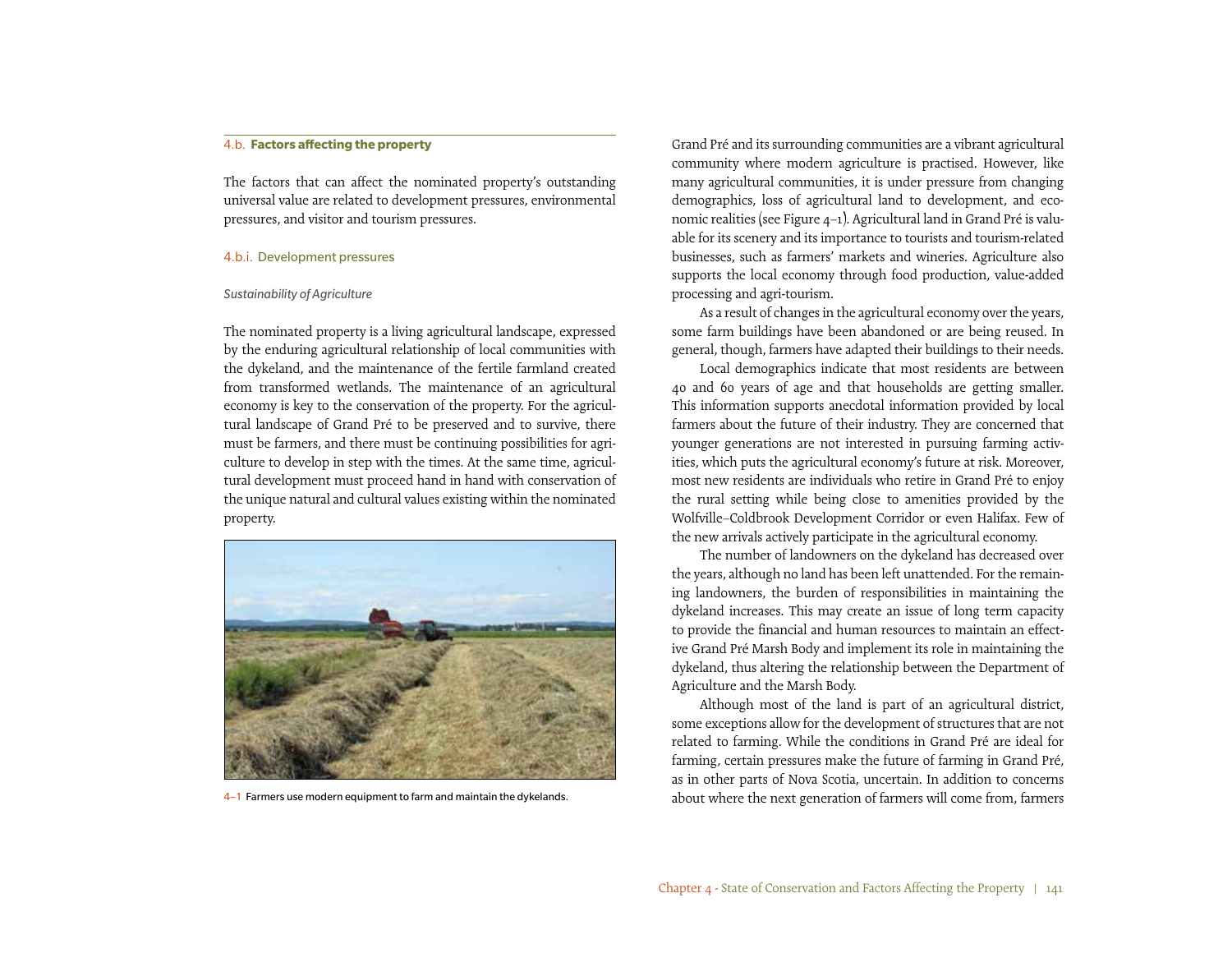are under pressure from land-use conflicts between agricultural and residential uses. Farmers are also subject to the whims of the market: fluctuating agricultural prices make it difficult for them to ensure a stable income. These problems are not unique to Grand Pré.

The County of Kings has the most agriculturally based economy in Nova Scotia. As reported in the 2001 census, the county's agricultural labour force numbers 2100, with an additional 2200 employed in agriculture-related activities. This local industry represents 30 per cent of the agriculture and 50 per cent of the agriculture-related manufacturing for Nova Scotia. The overall farming capability of the County of Kings is large relative to its modest agricultural land base. The total farm production per capita is 2 ½ times the national average.

Grand Pré's agricultural economy revolves mainly around the production of milk, meat, and fruits. Crops grown in recent years on the dykeland include corn, salt hay, soy, alfalfa, oats, and winter and spring wheat. In the past, the area was renowned for its orchards, mainly apple, but over the past two decades, that industry has decreased in importance. Current expanding industries include grape growing for wine making (in the buffer zone), and cattle raising, mainly for milk production. Profitability in these crops, in milk production, or in value-added products, is essential to maintaining the dykeland and the whole of this unique agricultural landscape. Although no specific data exists for farmers working in and around Grand Pré, they may be faring better than others in the province, since much of their production relies on supply and demand quotas, ensuring stability.

#### *Densification and Use Encroachment*

Densification (the increase in building density) and use encroachment of private property on the uplands are pressures that affect the integrity and authenticity of the nominated property's distinctive settlement pattern. This settlement pattern is characterized by particular field patterns, roads, a dispersed settlement, and an active agricultural system. Use encroachment is the intrusion of one type of land use onto land that is zoned for a different use. Since the majority

of the nominated property is part of an agricultural district, densification and use encroachment affect the dykeland, the uplands, the national historic site and the archaeological resources.

Fortunately, the *Agricultural Marshland Conservation Act* (Appendix 3F) and its *Grand Pré Marsh Body Land Use Regulations* minimize the pressure of densification and use encroachment on the dykeland. According to the Act and Regulations, no development can be accommodated on the designated marshland unless a variance permit, or an exemption, is granted by the government of Nova Scotia to allow for the construction of roads, the installation of utility poles or the installation or construction of structures used for the generation of power. In addition, the dykelands are zoned O1 Environmental Open Space, allowing agricultural activities but no permanent structures unless a provincial variance is granted.

Densification can also result from permitted smaller lot sizes. On the dykelands lot sizes vary depending on location and ability to drain. Development is not permitted unless a municipal re-designation and rezoning is approved. In Grand Pré Hamlet, zoned as Hamlet Historic Residential (R9), lot size requirements are a minimum of 50 000 square feet (4645 square metres), whereas in the Agricultural  $(A<sub>1</sub>)$ zone, which includes Hortonville, lot size requirements are a minimum of 20 000 square feet (1858 square metres). However, the *Grand Pré and Area Community Plan* (Appendix 2J) requires a minimum lot size of 50 000 square feet for all new non-farm dwellings in the A1 Zone.

The current *Municipality of the County of Kings Municipal Planning Strategy* (Appendix 4D), amended in 2009, does not allow for nonfarm-related structures to be built on agricultural land unless the lot was created prior to August 1994, is designated as an agricultural infill or abandoned resource-extraction site, or has poorer quality soils subject to an agrologist's report. Agricultural infill sites are defined as lots with existing dwellings on both sides and within 400 feet (122 metres) of each other or within 400 feet of a road right-of-way. Although these lands are permitted as agricultural infill, they have limited potential for agriculture production.

Approximately 64 permanent residences lie within the nominated property: 20 in Grand Pré Hamlet and the remainder in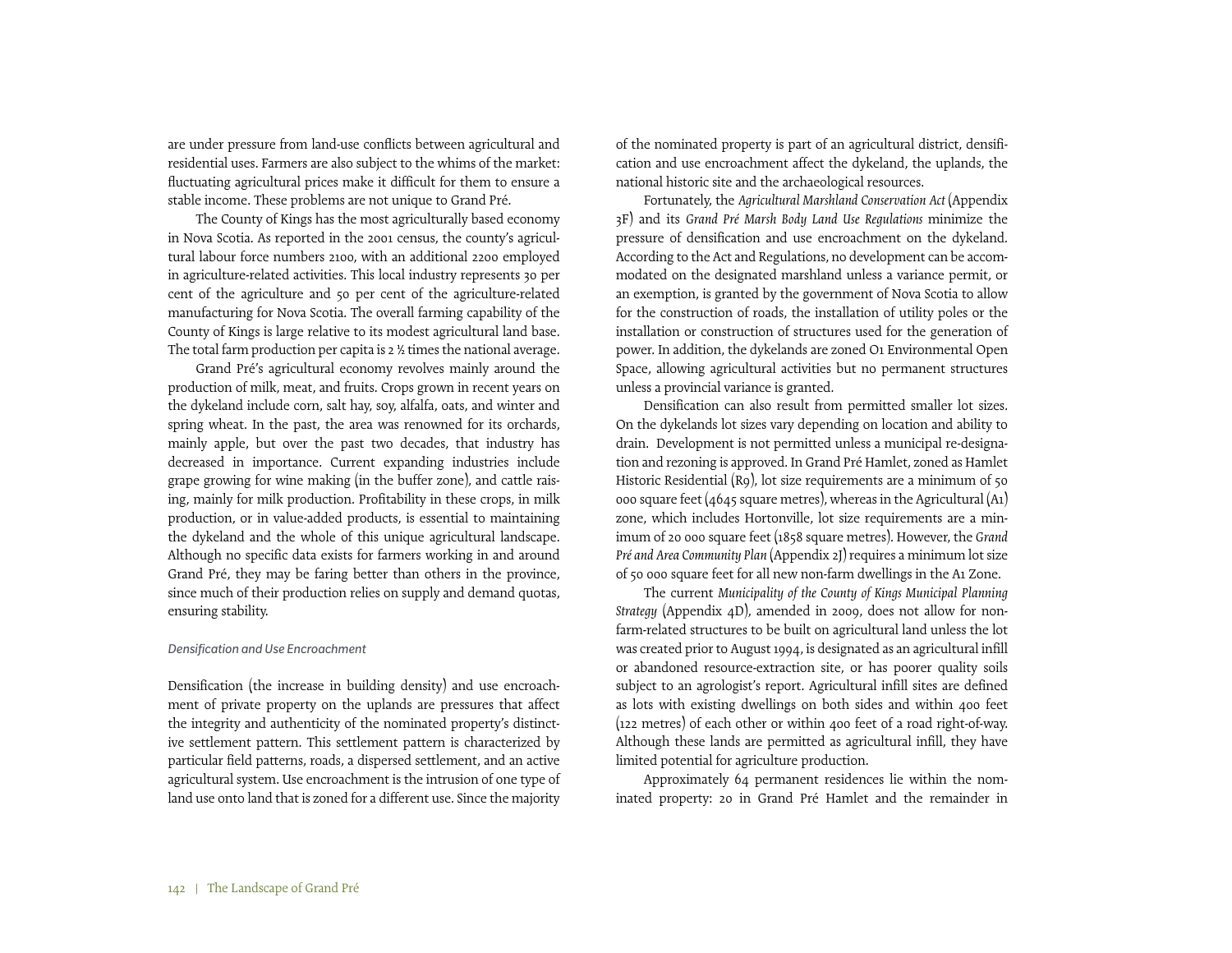Hortonville. An estimated 14 lots fall within the parameters of a pre-1994 or infill lot, representing a total potential increase in densification of 22 per cent. This percentage excludes any potential to build additional structures in areas zoned agriculture.

Densification could put pressure on archaeological sites in an area that is historically known to have been heavily populated and used in the 17th, 18th, and 19th centuries. However, community members have collaborated with archaeologists for many years in reporting, locating and identifying archaeological sites. Many have been instrumental in protecting key attributes of the nominated property, such as above-ground remains of an old Acadian dyke, Acadian and Planter cellars, Aboriginal artifacts, and old *aboiteaux*. Most of these discoveries were accidental and were found on privately owned land. To ensure that all archaeological evidence is identified, clear guidelines have been developed for the reporting of all archaeological finds on private property. These guidelines, found within the *Strategy for the Management and Conservation of Archaeological Heritage in the Landscape of Grand Pré* (Appendix 2B), have been endorsed by the provincial and municipal authorities and Parks Canada Agency. Information will be provided to local residents on reporting and protecting archaeological evidence.

Use encroachment mainly takes the form of agricultural uses encroaching on road rights-of-way that are no longer in use. This is particularly apparent in Hortonville's town grid. Maintained roads are protected, however, because they are public. Agricultural zoning now prevents any future densification that might result from use encroachment.

#### *Alternative Energy Sources*

The flat dykelands of the Grand Pré landscape, coupled with winds coming off the Minas Basin, create a desirable location for wind turbines. Alternative energy sources could put increased pressure on the authenticity and integrity of the nominated property. The area is identified on Nova Scotia's wind-resource map as having moderate potential for the installation of utility-sized wind turbines. At 80 metres (262 feet) above ground level (AGL), the average wind speed

is calculated at approximately 6.5–7.0 metres per second  $(m/s)(21.3–$ 23.0 feet/second); at 50 metres (164 feet) AGL, the average wind speed is approximately 6.0–6.5 m/s (19.7–21.3 feet/second); and at 30 metres  $(98.4 \text{ feet})$  AGL, the average wind speed is approximately 5.5–6.5 m/s (18.0–21.3 feet/second). Large utility-sized wind turbines are between 40 and 80 metres (131–262 feet) in diameter, with tower heights of up to 100 metres (328 feet). To create a viable operation, a wind farm would require a large number and concentration of turbines. At present, the *Grand Pré and Area Community Plan* (Appendix 2J), allows only small-scale wind turbines in the nominated property, forbidding the construction of large-scale wind turbines. Small-scale turbines are less than 52 metres (170 ft) in height and produce less than 100 kW.

While this may be an attractive location for energy companies to generate alternative energy, no such proposals are currently being considered.

The use of tidal power is another major alternative source of energy being explored in the area. Nova Scotia Power and the government of Nova Scotia have been testing the tidal power potential of the Minas Basin by placing turbines at the bottom of the basin in an area close to Parrsboro, about 20 kilometres north of the Landscape of Grand Pré. Increased siltation in the region may be an impact from the turbines; however, the extent of siltation and other impacts are unknown and require further study.

#### 4.b.ii. Environmental pressures

#### *Coastal Change and Rising Sea Levels*

Coastal change and rising sea levels are constant environmental pressures exerted on the nominated property, affecting mainly the dykes and shoreline along the east and west sides of the nominated property, as well as the north shore in the buffer zone. A coastal change study completed in 2010, *Overview of Coastal Change Influences on the Landscape of Grand Pré* (Appendix 6E), confirmed that coastal change, including coastal erosion and coastal regeneration, is occurring around the nominated property and buffer zone.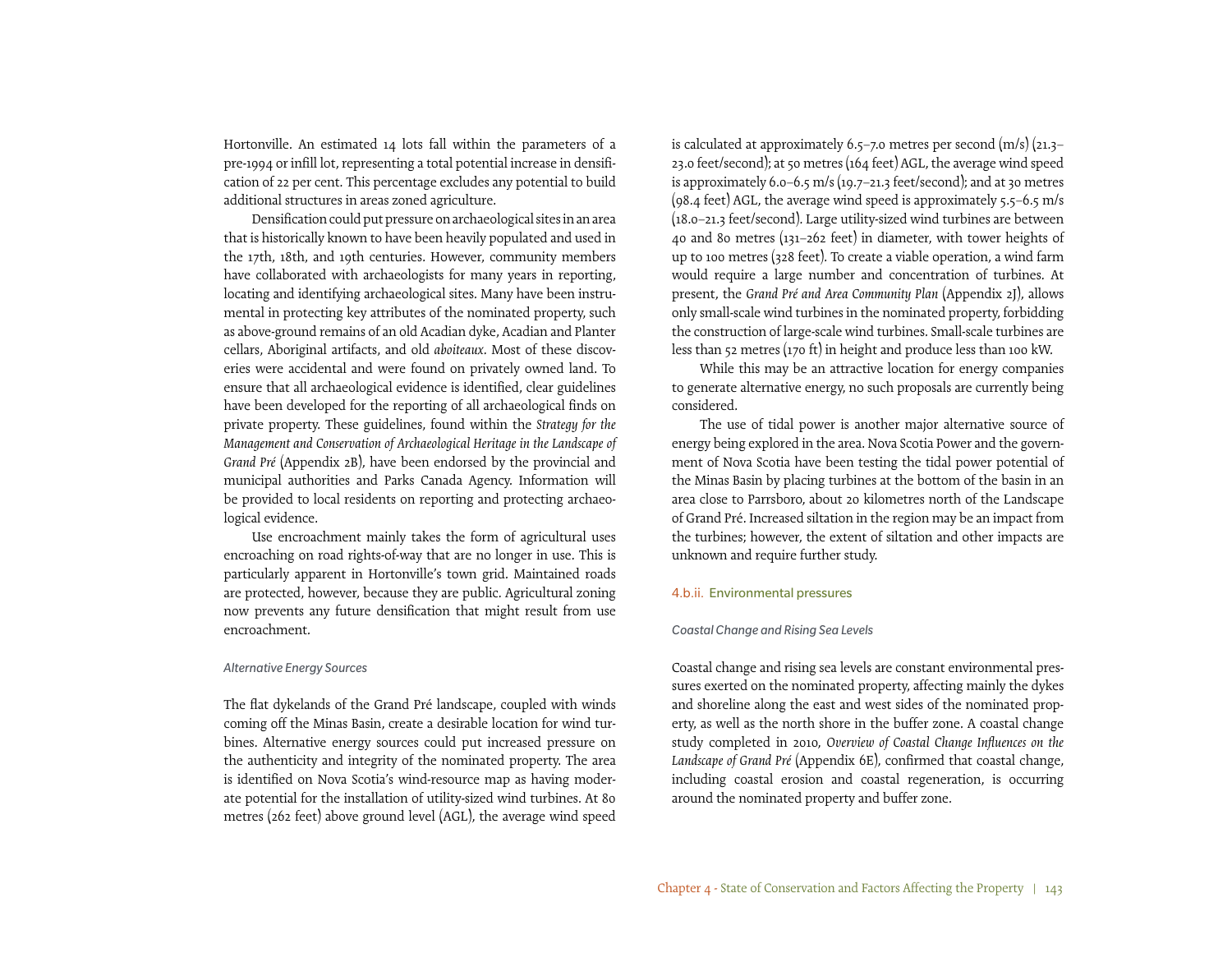The nearly 13 kilometres of coastline, composed of geological materials that erode easily, such as sand, shale and gravel, are subjected twice a day to the highest tides in the world. Because of the range of the tides and the height of waves during storms, coastal change is a continuing concern and presents a significant risk to the local economy and cultural resources on the nominated property. Various mitigation strategies have been used to minimize the effects of coastal change, particularly erosion; however, the effects cannot be completely eliminated. Dykes have been maintained to ensure their stability and integrity, and shorelines, in some cases, have been protected by building rock faces.

Archaeological evidence indicates that many of the original dyke walls are buried under 1.5 to 1.8 metres of sediment, a testament to the steady rise in sea levels and alteration to the coastline. An average of 15 metres (50 feet) of shoreline erosion occurred along the North Grand Pré coastline between 1961 and 2002 according to aerial comparisons, with coastal erosion ranging from 0.3 to 68.4 metres (0.97 to 224.34 feet). Furthermore, on Boot Island, an average annual decrease of shoreline over two-year intervals was recorded from 1990 to 2008 at a rate of 0.34 to 0.85 metres per year  $(1.11 \text{ to } 2.79 \text{ feet per year})$ . Although coastal erosion is taking place along the east and west sides of the marsh, there is evidence of salt marsh regeneration. Salt marsh regeneration is a natural occurrence, but scientists do not fully understand the process. Map 7: *Coastal Change in the Nominated Property and Buffer Zone* illustrates the coastal changes.

With sea levels anticipated to rise 70 to 140 centimetres over the next century, and with more intense storm surges expected, it is anticipated that the dykes bordering the Grand Pré region will need consistent maintenance to minimize the hazard of dam breaches and to ensure that the dykelands contribute to the economic and cultural climate of the Grand Pré region. However, topping up the dykes increases their weight, and the added weight makes them slowly sink over time.

Coastal change is not fully understood. Additional studies are underway on the effects of coastal change in the area and on the effects of the various protection mechanisms in place. Continual monitoring and maintenance of the dykes are expected to reduce the negative effects of coastal change.

## 4.b.iii. Natural disasters and risk preparedness

The nominated property is vulnerable to strong storms throughout the year. During hurricane season, which typically extends from June to November, the Province of Nova Scotia is sometimes in the path of tropical storms. The main risk is for the nominated property to be flooded as a result of a combination of exceptionally high tides and strong winds or as a result of dyke failure. Should the nominated property flood, the land would be rendered unusable for agriculture for up to three years. If that were to happen, farmers would require support from federal and provincial agriculture programs designed to assist farmers in repairing any damage. Any damage to the dykes is the responsibility of the provincial government. The Aboiteau Superintendent visits the nominated property following severe storms to assess and repair the dykes if needed.

Fire is another natural hazard. The risk is mainly to the Memorial Church.

*Roles, Responsibilities, and Coordination in the Event of a Natural Disaster*

Risk preparedness is a shared responsibility among several jurisdictions.

The Municipality of the County of Kings has an *Emergency Response Plan* (Appendix 4F) managed by its Emergency Management Coordinator (EMC), in accordance with the Province of Nova Scotia's *Emergency Management Act* (Appendix 3I). In the case of an emergency, the municipality is the first responder. It may request assistance from the provincial Emergency Management Office if the severity of the emergency requires it. The EMC focuses on protecting lives and personal property.

In case of dyke rupture or flooding of the dykelands, the Department of Agriculture implements its own emergency preparedness plan that addresses the main priorities and resources that need to be considered during such an event. The Municipality of the County of Kings' EMC is the first responder and would coordinate with the Department of Agriculture to consolidate the dykes. The priority of the Department of Agriculture is to protect the dykes and the farmland.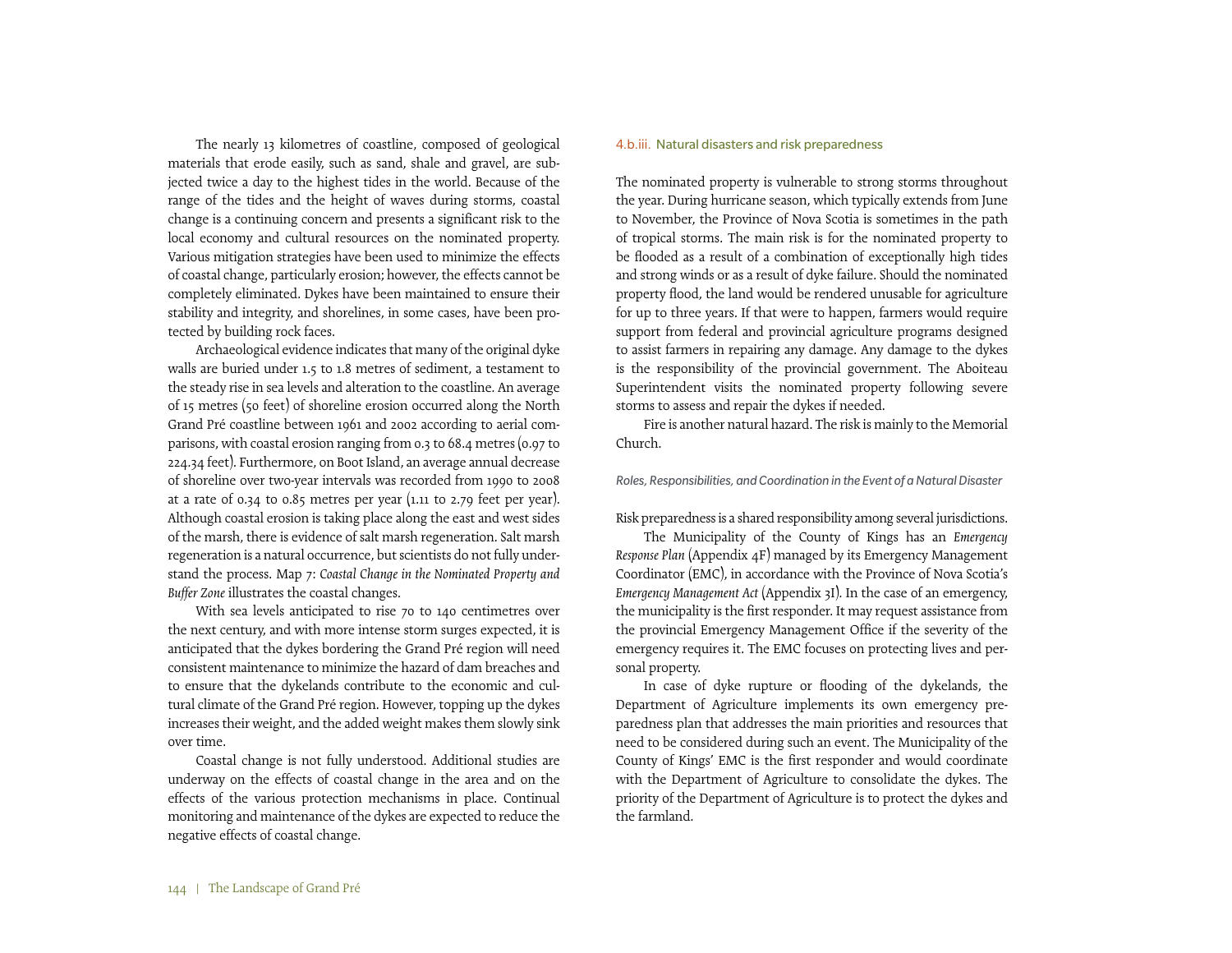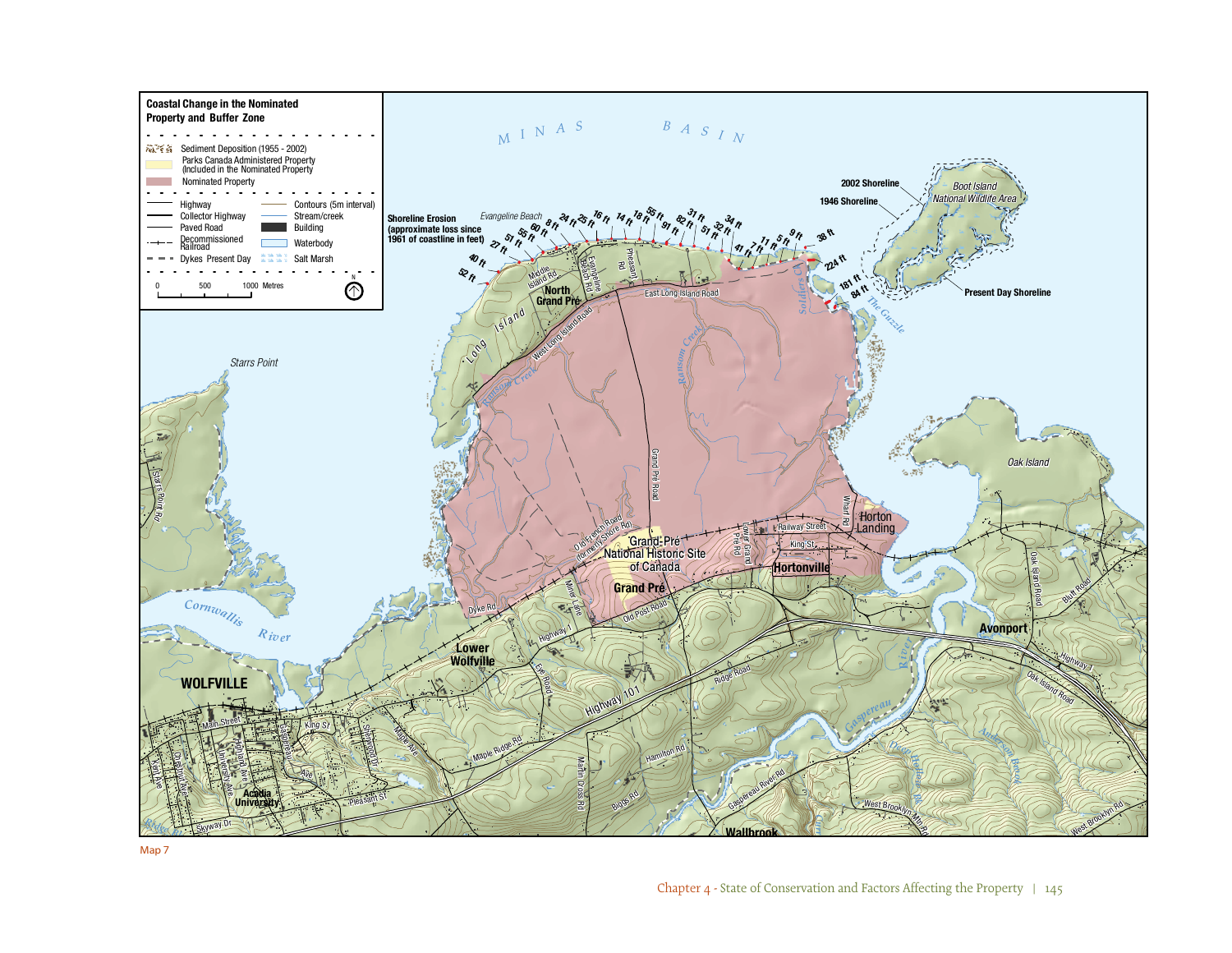Financial assistance is available to those farmers whose fields are affected. Depending on the severity of the damage, financial assistance may come from the Province of Nova Scotia or from the federal government.

Parks Canada is responsible for protecting the memorials since they are all located on Parks Canada administered land. The agency has protocols and tools in place to react to fires. These include a direct line to the local fire department, fire alarms, and fire-suppressant mechanisms in the visitor centre and in the Memorial Church. In addition, the memorials have been recorded to provide information in case they should need to be repaired or rebuilt. The local fire department is responsible for coordinating the response.

#### *Principles for Mitigating Risk*

A framework for managing natural disasters has been prepared. It outlines roles, responsibilities and procedures to mitigate the risks and effects of such disasters These roles, responsibilities and procedures have already been agreed to by jurisdictions responsible for natural disaster response on the nominated property.

Multiple jurisdictions have authority to manage the consequences of a natural disaster depending on its severity: Société Promotion Grand-Pré, Parks Canada, Grand Pré Marsh Body, Municipality of the County of Kings, and the Nova Scotia Department of Agriculture. A number of principles have been prepared to help guide their preparation, intervention, and recovery actions. These principles include the following:

- Preparedness will focus on providing additional protection against the main risks to the key attributes of the nominated property that support the outstanding universal value. Preparedness will also integrate relevant heritage considerations within the overall disaster-prevention strategy.
- Training will be provided to jurisdictional managers and emergency-management officers on the nominated property's outstanding universal value, key attributes, and conservation considerations.
- During responses, every effort will be made to maintain the integrity of the key attributes.
- Recovery actions and mitigation activities will maintain the integrity and authenticity of the key attributes linked to the outstanding universal value.
- Regular review and update of response plans will ensure that adequate strategies are in place.
- The response plan is conceived in terms of the whole property and provides integrated concern for the structures, the archaeological sites, and the landscape features.

#### *Key Elements of Risk Preparedness*

Emergency management focuses on the before, during and after of particular events. Therefore, in effect, risk preparedness is one aspect of emergency management.

In the case of the nominated property, the natural-disaster management framework provides the broad strokes of preparedness, response, and recovery actions. It focuses strictly on managing these with relation to protecting the nominated property's outstanding universal value and key attributes, and addresses some elements of visitor management.

#### 4.b.iv. Visitor and tourism pressures

Visitor and tourism numbers are not expected to increase substantially and are therefore not considered a significant pressure on the nominated property. According to the study commissioned by Nomination Grand Pré in 2009, *Grand Pré: An Economic Impact Assessment of a UNESCO World Heritage Designation* (Appendix 7B), a 6.2 per cent increase in tourism per year is expected if the nomination is successful. This figure is based on previous tourism trends at the Grand-Pré National Historic Site of Canada and other World Heritage Sites. This would put the number of visitors to just over 30 000 per year. As tourism numbers in the area were significantly higher in the late 1990s, at 62 000 visitors, the area is capable of accommodating more tourists than the projected 6.2 per cent increase (see Figure  $4-2$ ).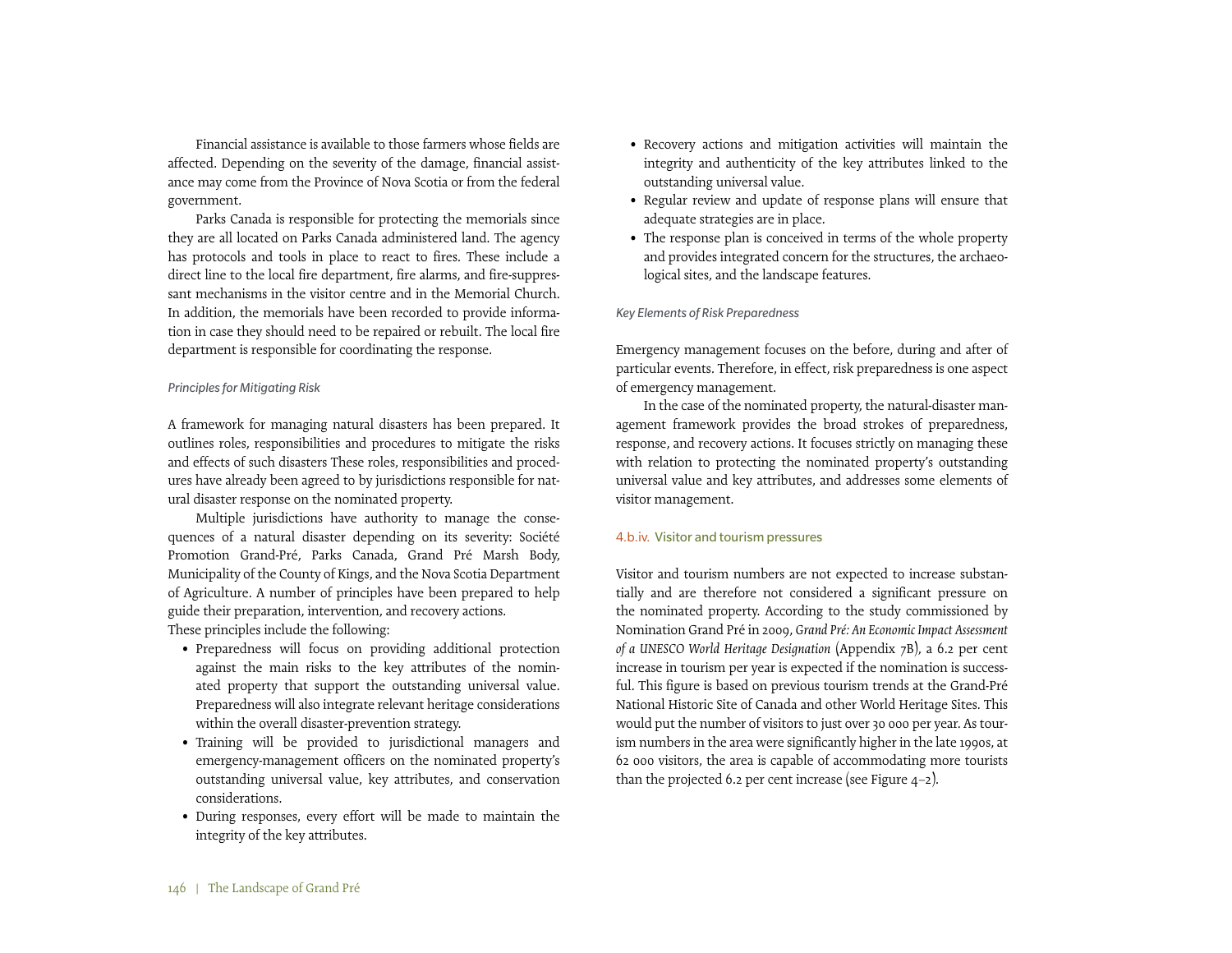

4–2 The national historic site has the capacity to accommodate an increased number of visitors.

#### *Carrying Capacity*

The nominated property's carrying capacity is defined as its ability to sustain the pressure from visitors and tourism-related activities. This includes limits of acceptable change and the ability for the visitor to experience the nominated property's important attributes without harming them, or without the tourism-related services affecting them. Based on the 2010 *Tourism Strategy and Interpretation Framework for the Landscape of Grand Pré* (Appendix 2E), an increase in tourism at the nominated property would have both positive and negative impacts. These impacts suggest that the area has the capacity to adapt to increased tourism activity without harming the nominated property. The 2010 Strategy suggests that there are significantly more potential

positive impacts than potential negative impacts resulting from a World Heritage inscription and concludes that the nominated property is able to sustain the consequences of inscription on the World Heritage list.

Potential positive economic and cultural impacts resulting from inscription on the World Heritage List are shown in Table 4–4.

| Increase in<br>visitation                     | A conservative estimate of non-resident visitation suggests<br>that an increase of 6.2 per cent will result from a UNESCO<br>inscription. Although modest, this increase is seen as positive.                                                                                                                                                                                                                                                                                                                                                                                                      |
|-----------------------------------------------|----------------------------------------------------------------------------------------------------------------------------------------------------------------------------------------------------------------------------------------------------------------------------------------------------------------------------------------------------------------------------------------------------------------------------------------------------------------------------------------------------------------------------------------------------------------------------------------------------|
| Incremental<br>spending onsite<br>and offsite | As the site becomes a distinctive attraction, an analysis of<br>trends projects a 20 per cent increase in the average length<br>of stay, a 15 per cent increase in visitor expenditure as a result<br>of additional opportunities, and an additional 3000 visitors<br>annually to the region (the County of Kings and the surround-<br>ing area to the Town of Windsor) as a result of the inscription,<br>with an incremental impact of another \$450 000 annually. The<br>total tourism expenditure impact in the region is projected to<br>be close to \$1 M annually, directly and indirectly. |
| Employment                                    | Any new infrastructure, interpretation programs, and tourism<br>services will lead to additional employment.                                                                                                                                                                                                                                                                                                                                                                                                                                                                                       |
| Local businesses                              | Although it is not likely that significant new business activity<br>would result from the inscription based on the modest visita-<br>tion increase, nevertheless the marketing cachet for the re-<br>gion will help local and regional tourism-oriented businesses<br>in their marketing efforts.                                                                                                                                                                                                                                                                                                  |
| Cultural<br>preservation                      | The inscription and the interpretation of the area's heritage<br>will contribute to the preservation of cultural heritage.                                                                                                                                                                                                                                                                                                                                                                                                                                                                         |
| Educational<br>opportunities                  | Onsite interpretive programs and outreach activities will pro-<br>vide specific educational opportunities for the general public.                                                                                                                                                                                                                                                                                                                                                                                                                                                                  |
| Environmental<br>conservation                 | The inscription and expansion of protected areas through<br>additional land acquisition and site-management controls will<br>help preserve the natural environment.                                                                                                                                                                                                                                                                                                                                                                                                                                |
| Community<br>pride                            | A inscription will boost community pride, which spills over<br>into community enhancements and beautification activities.                                                                                                                                                                                                                                                                                                                                                                                                                                                                          |

Table 4–4 Economic and socio-cultural impacts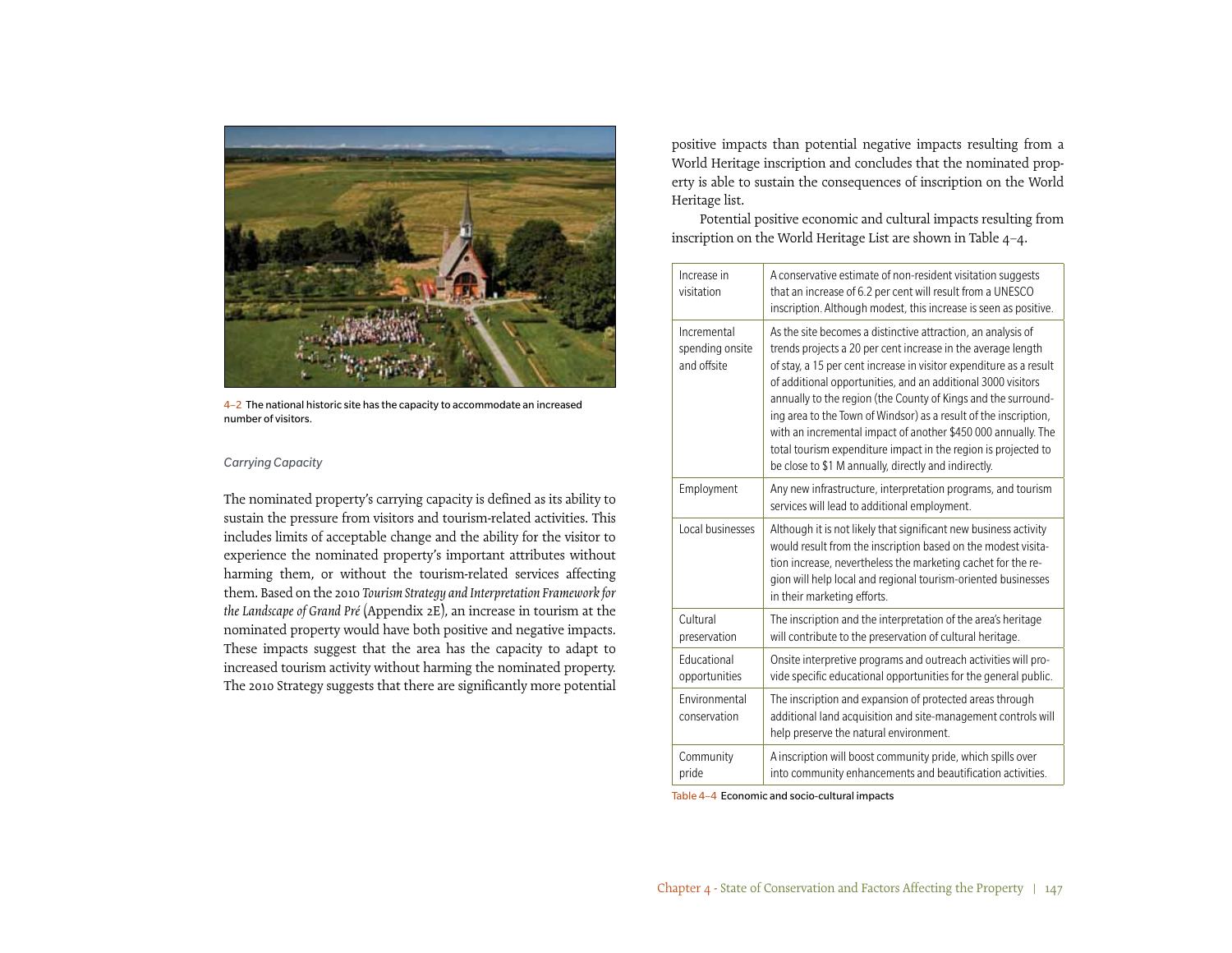Potential negative impacts were identified related to visitor experience, the agricultural economy, the relationship of residents to the local setting and community, and resource protection and property values. The 2009 assessment concluded that these negative impacts are unlikely to occur, because the current infrastructure is capable of handling projected increases in tourism.

# 4.b.v. Number of inhabitants within the property and the buffer zone

The total population of the nominated property and buffer zone varies according to the season (see summary in Table 4–5). Cottagers who reside in the buffer zone during the summer, especially around Evangeline Beach, will increase the population by about 60 per cent. Population estimates for the buffer zone are based on persons per dwelling: 2.4 persons per dwelling for year-round residents and 2.0 persons per dwelling for seasonal residents. Within the nominated property, residents are considered year-round, and the estimate of 2.4 persons per dwelling is applied. The population for the nominated property and buffer zone is only an estimate, because Canadian privacy laws prohibit the collection of actual population numbers for a community of this size. The persons-per-dwelling estimate came from trends within the 2006 Statistics Canada census data.

The nominated property has an estimated 64 year-round occupied dwellings with approximately 154 inhabitants. The buffer zone has an estimated 296 year-round occupied dwellings with an estimated 710 residents. Additionally, 67 seasonally-occupied dwellings and 130 seasonal trailers are within the buffer zone, increasing the seasonal population by an estimated 394 inhabitants. In total, the population for the nominated property and buffer zone is approximately 1258.

| Area of the nominated property                                   | 1323 hectares |
|------------------------------------------------------------------|---------------|
| Area of land component of the buffer zone                        | 1248 hectares |
| Estimated number of inhabitants in the<br>nominated property     | 154           |
| Estimated number of year-round inhabitants in the<br>buffer zone | 710           |
| Estimated number of seasonal inhabitants in the<br>buffer zone   | 394           |
| Total inhabitants                                                | 1258          |

Table 4–5 Details of the population of the nominated property for the year 2006